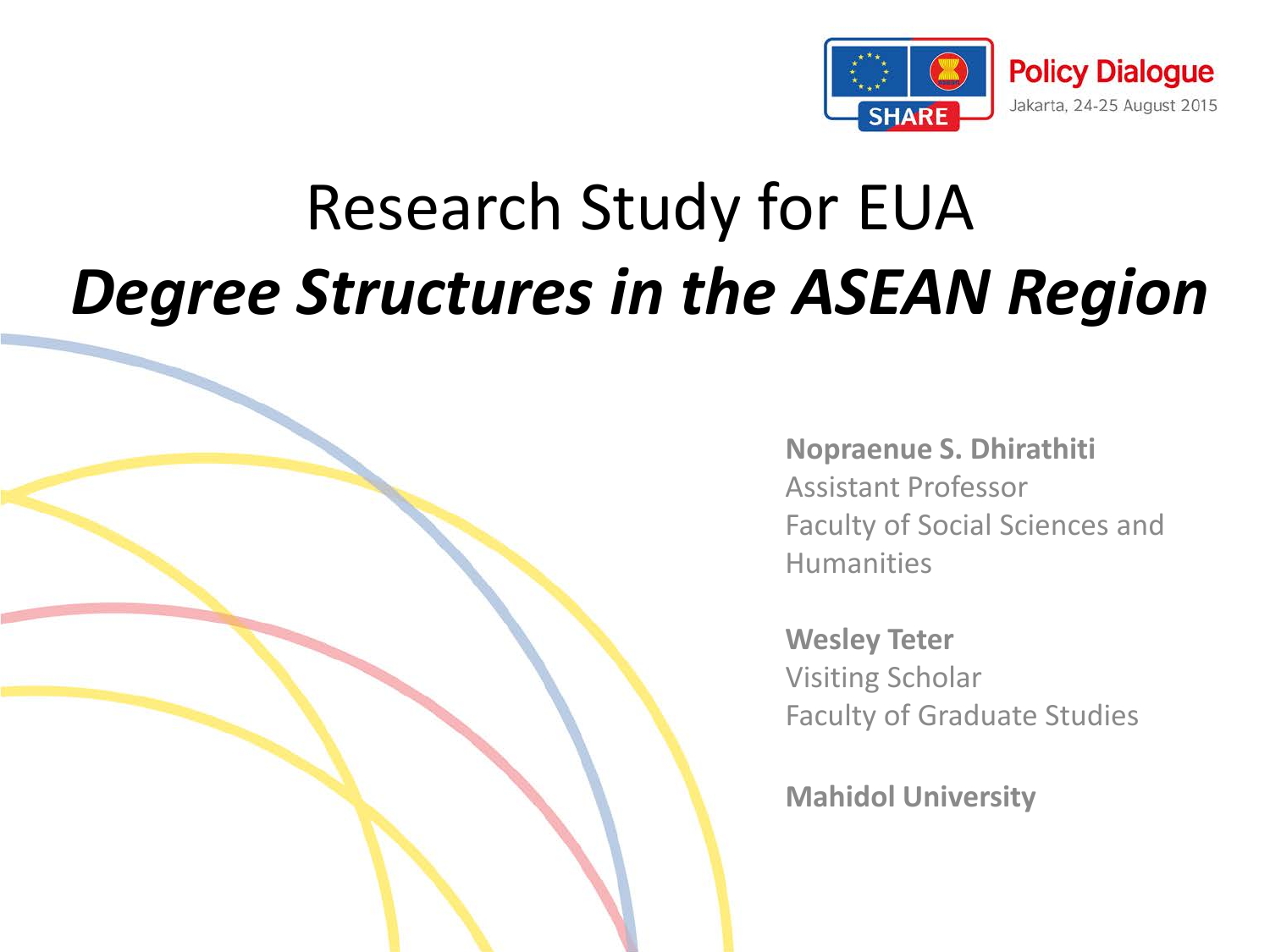### Contents



- **Introduction:** Background, methods and aim of the study
- **II. Results:** Current state of post-secondary degree structures in ASEAN (initial view)
- **III. Discussion:** Analyzing ASEAN degree structures and potential impacts on mobility
- **IV. Recommendations** (tentative)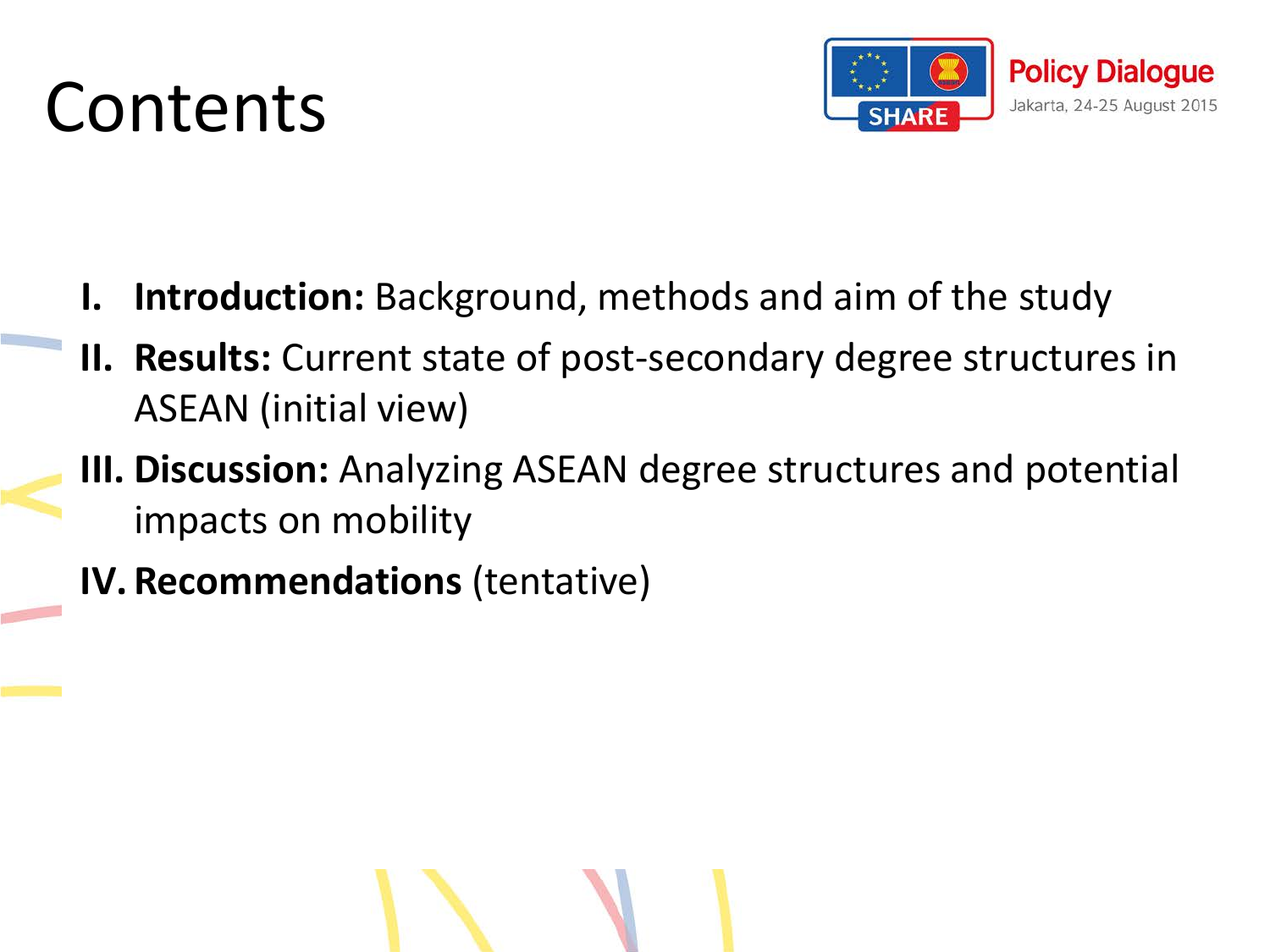## I. Introduction



### A.Background and aim of the study

 $\dots$  Why are degree structures important in the context of ASEAN integration?

### B.Key research questions

- $\triangle$  How are degrees defined across ASEAN countries?
- What compatibilities or incompatibilities are there? What does this impact?
- **\*** Where are the major degree and credit recognition road blocks between countries?
- **\*** How are some countries and institutions overcoming these obstacles?
- $\dots$  What are the supports needed from other stakeholders, especially international organizations and funding agencies?

### C.Methods and timeline

 Literature review, document analysis, site visits, semi-structured interviews (n=28 interviews completed) and three student focus groups (July-August). Drafting and peer review (Aug/Sept). Final 15 Oct.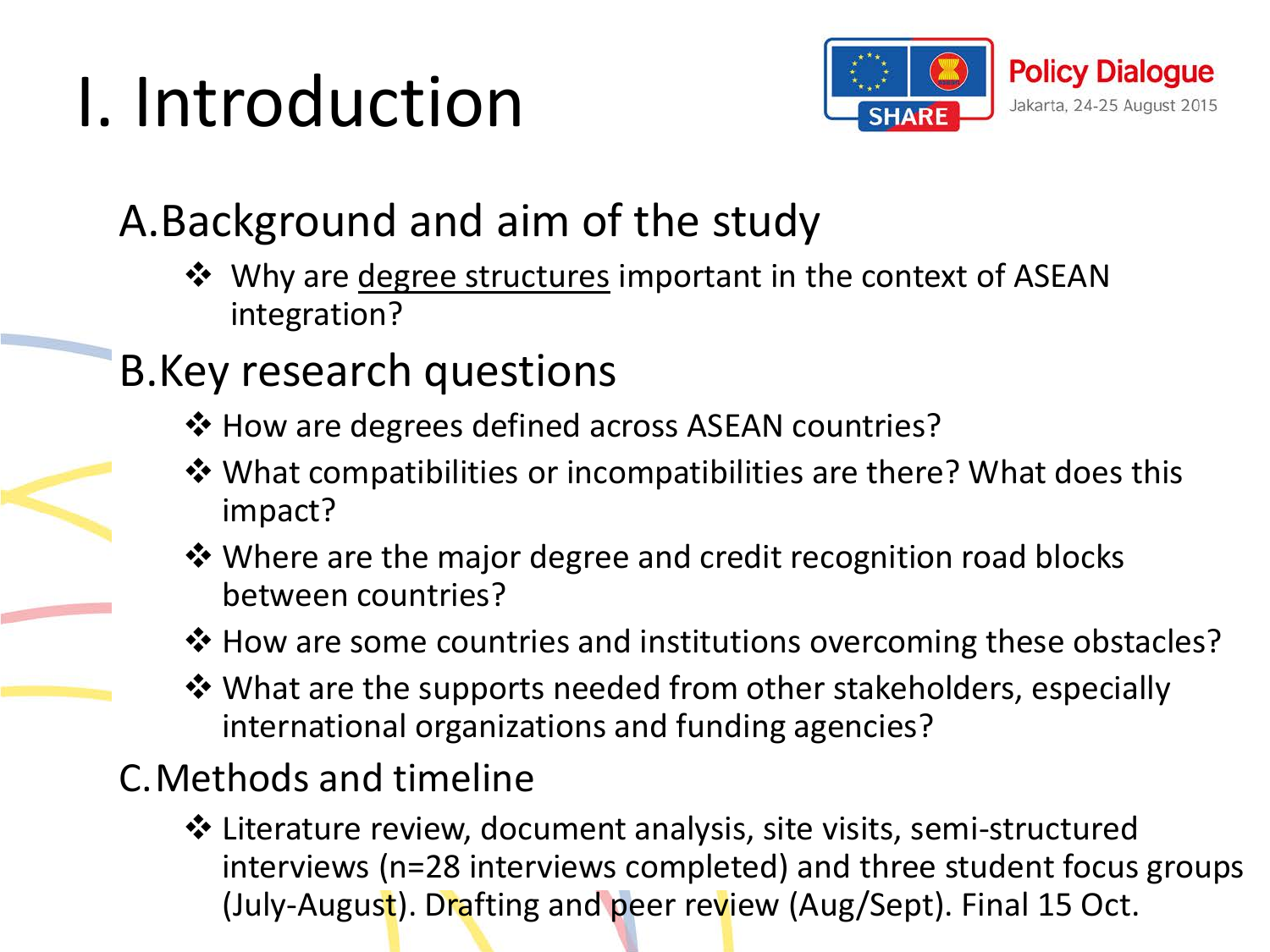#### II. Results (tentative...)



#### *How do degree structures compare across ASEAN countries?*

| <b>Degree Structures</b>       | <b>Bru</b>                | <b>Cam</b>   | Laos                    | Indo                      | <b>Same same, butdifferent</b> |                         |                  |                           |                           |                    |
|--------------------------------|---------------------------|--------------|-------------------------|---------------------------|--------------------------------|-------------------------|------------------|---------------------------|---------------------------|--------------------|
|                                |                           |              |                         |                           | Mal                            | <b>Mya</b>              | Phil             | <b>Sing</b>               | <b>Tha</b>                | <b>Viet</b>        |
| <b>Doctoral Degree</b>         | $\boldsymbol{X}$          | X            | X                       | $\boldsymbol{X}$          | X                              | X                       | X                | $\boldsymbol{X}$          | X                         | X                  |
| <b>Higher Graduate Diploma</b> |                           |              |                         |                           |                                |                         |                  |                           | X                         | X                  |
| <b>Master's Degree</b>         | X                         | $\mathbf{X}$ | $\boldsymbol{X}$        | $\boldsymbol{X}$          | $\boldsymbol{X}$               | $\boldsymbol{X}$        | $\boldsymbol{X}$ | $\boldsymbol{X}$          | $\boldsymbol{\mathsf{X}}$ | $\boldsymbol{X}$   |
| Postgraduate Diploma           | X                         |              |                         |                           | X                              | X                       |                  |                           | $\mathsf{x}$              |                    |
| Postgraduate Certificate       | X                         |              |                         |                           |                                |                         |                  |                           |                           | $\pmb{\mathsf{X}}$ |
| <b>Bachelor's Degree</b>       | $\boldsymbol{X}$          | $\mathsf{X}$ | $\overline{\mathsf{X}}$ | $\boldsymbol{X}$          | $\mathbf{X}$                   | $\overline{\mathsf{X}}$ | $\boldsymbol{X}$ | $\boldsymbol{X}$          | $\boldsymbol{X}$          | $\boldsymbol{X}$   |
| Graduate Diploma               |                           |              | $\sf X$                 |                           | $\mathsf{x}$                   |                         |                  | X                         | $\mathsf{X}$              |                    |
| <b>Associate Degree</b>        |                           | X            | X                       | $\boldsymbol{\mathsf{X}}$ |                                | X                       |                  |                           |                           | $\sf X$            |
| Advanced Diploma /             | $\boldsymbol{\mathsf{X}}$ |              | $\sf X$                 |                           | $\boldsymbol{\mathsf{X}}$      |                         |                  | $\boldsymbol{\mathsf{X}}$ |                           | $\pmb{\mathsf{X}}$ |
| <b>Specialist Diploma</b>      |                           |              |                         |                           |                                |                         |                  |                           |                           |                    |
| Diploma                        |                           |              |                         |                           | X                              | $\boldsymbol{X}$        | $\mathsf{X}$     | $\mathsf{X}$              | $\boldsymbol{X}$          | X                  |
| <b>Advanced Certificate</b>    |                           |              |                         |                           |                                |                         |                  | X                         |                           |                    |
| <b>Higher Certificate</b>      |                           |              |                         |                           |                                |                         |                  | $\boldsymbol{X}$          |                           |                    |
| Certificate                    |                           |              |                         |                           | X                              |                         |                  | $\boldsymbol{X}$          |                           | X                  |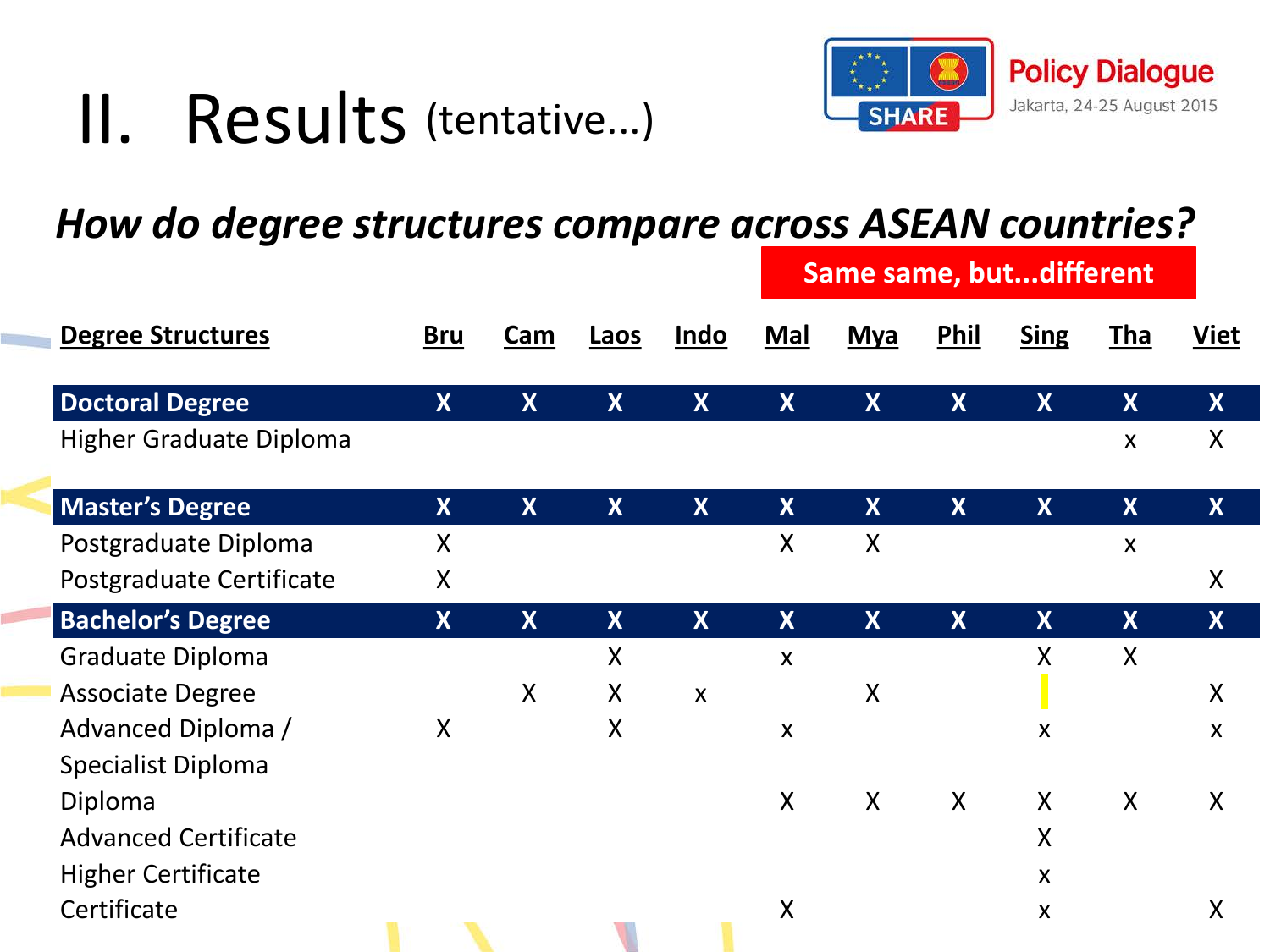#### II. Results (tentative...)



#### **Singapore: Diverse pathways towards a degree...**

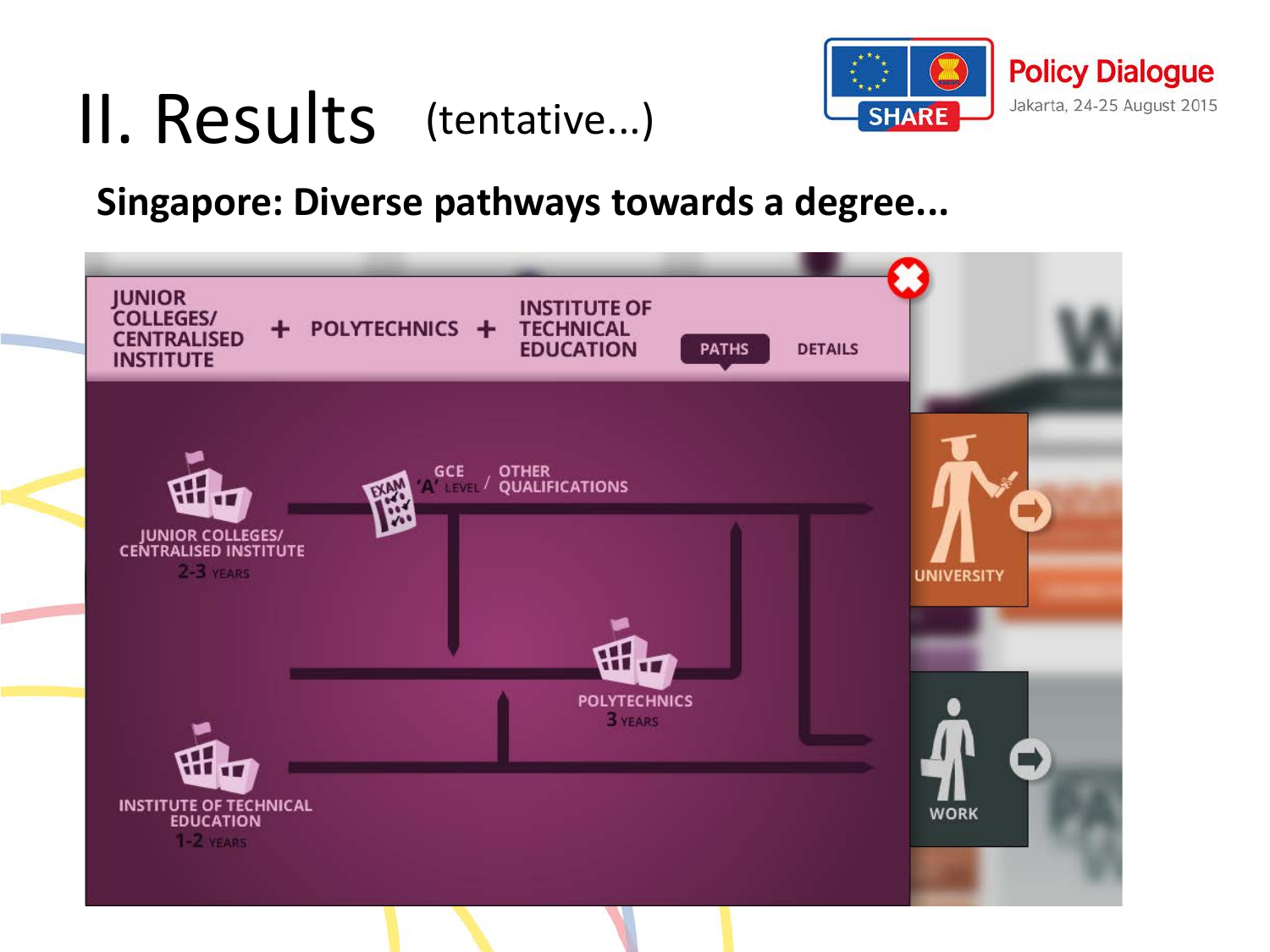## III. Discussion



#### **ASEAN degree structures and potential impacts across HE systems**

- National policies governing higher education and TVET (e.g. progression)
- ii. Institutional policies to promote student mobility, including joint/ dual degrees
- iii. Student perceptions by degree program
- iv. Professional pathways (e.g. ASEAN Mutual Recognition Arrangements)
- v. Degree recognition (e.g. role of National Information Centres)



Source: Pham, T. (2014) Proposed New Education Model in Vietnam,*VTC News*  [online]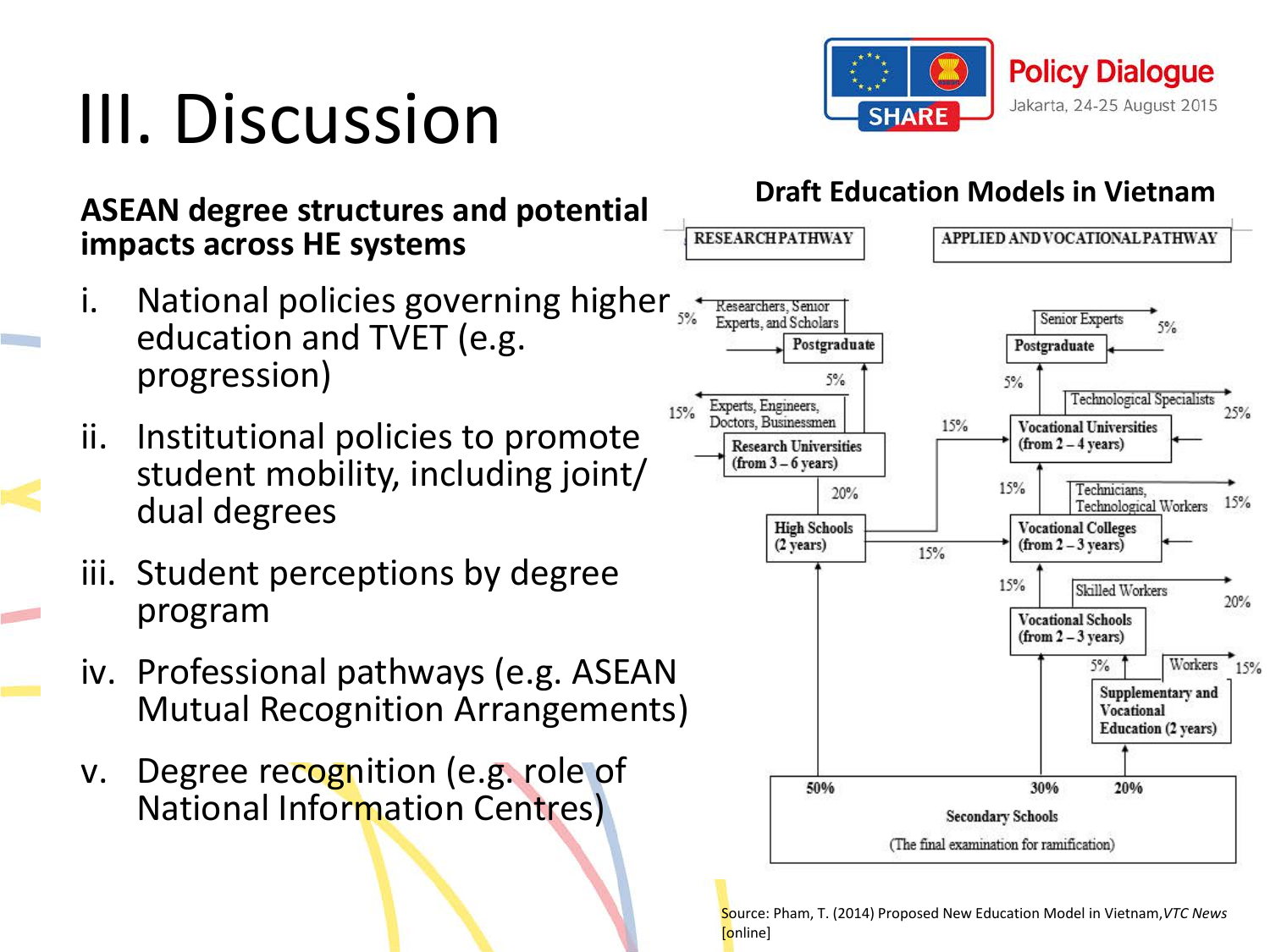

# III. Discussion

Open issues:

 $\dots$  More detailed description of what each degree cycle means to each system (definitions) and whether these are quantified in terms of time, credits, etc.

**\*** More on degree recognition issues (e.g. in academic sectors and labour sectors) and potential obstacles

 $\triangle$  Analysis of progression pathways within systems, including higher education and TVET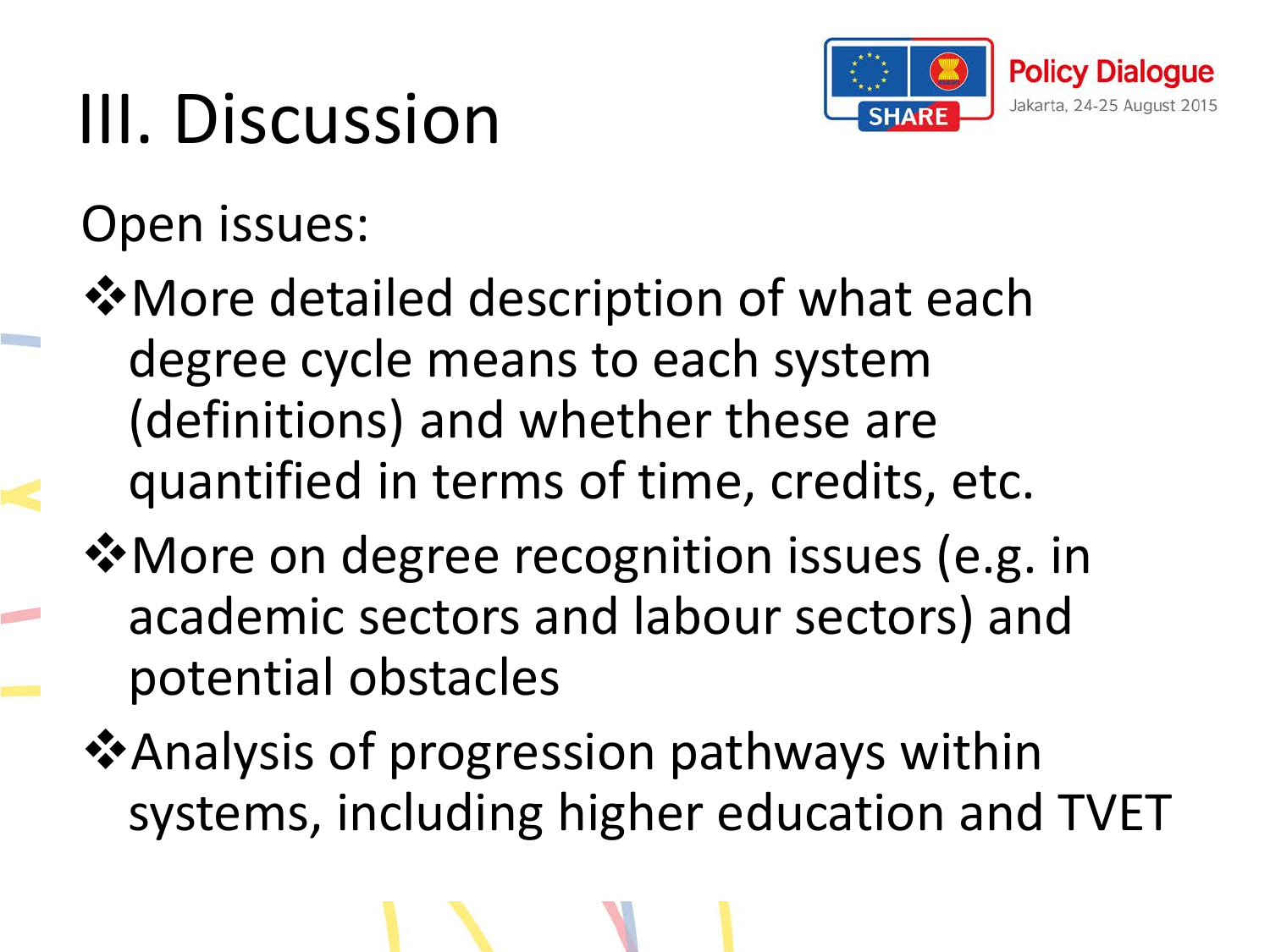# IV. Recommendations



**Tentatively** 

- i. Identify road blocks to degree recognition and mobility (e.g. what is lacking?)
- ii. Raise awareness and deepen participation among HEIs, especially in emerging economies
- iii. Build institutional capacity for international mobility
- iv. Promote effective governance and ongoing evaluation strategies (e.g. data collection mechanisms through National Information Centres)